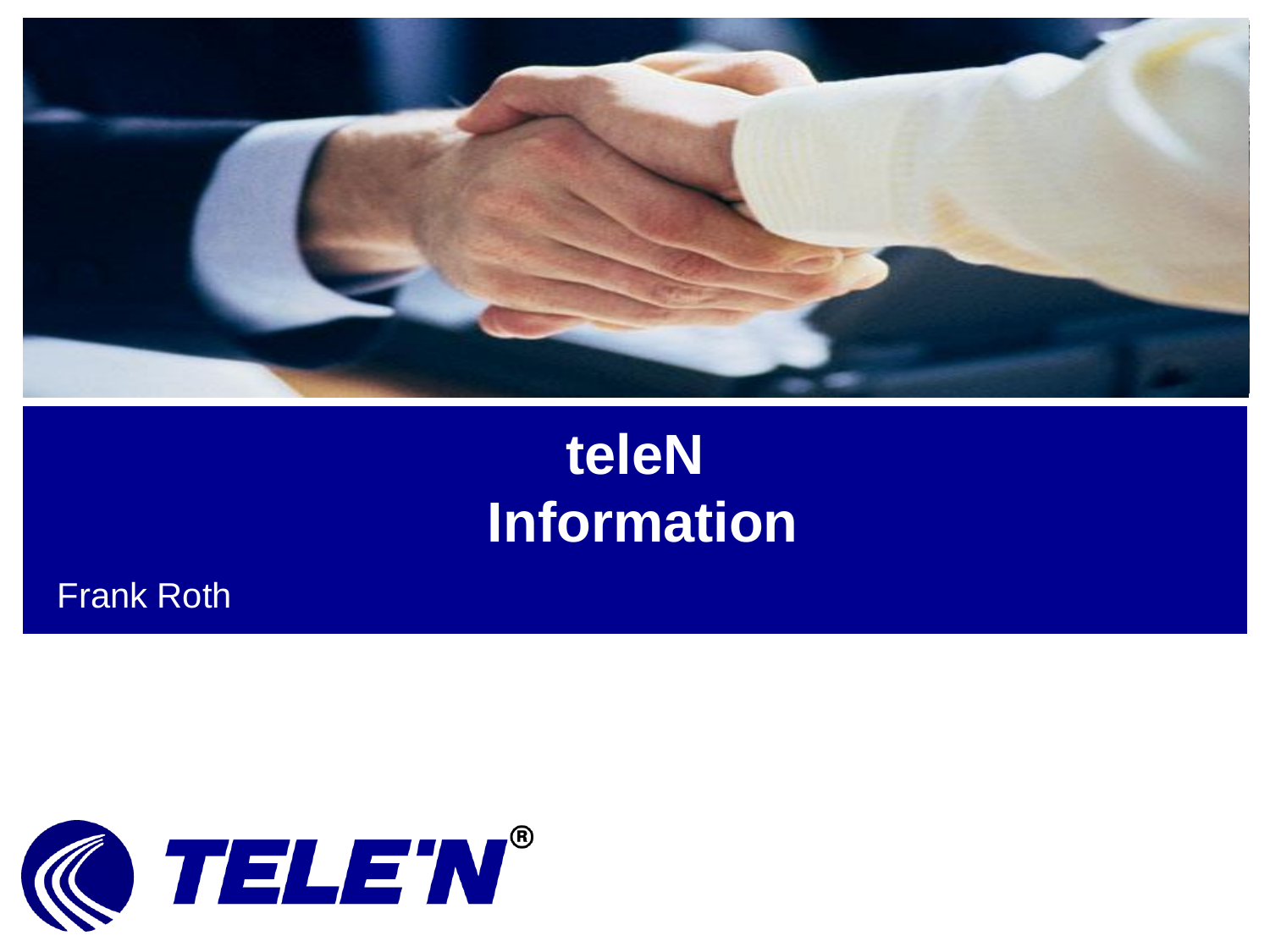teleN is an independent management consultancy and sales company for services in telecommunications & IT

teleN has been operating as consultancy service provider since 1998 together with established telco companies (Telekom AG, Colt, Vodafone, Versatel, QSC, Telefonica O2 etc. and Cloud Providers etc.).



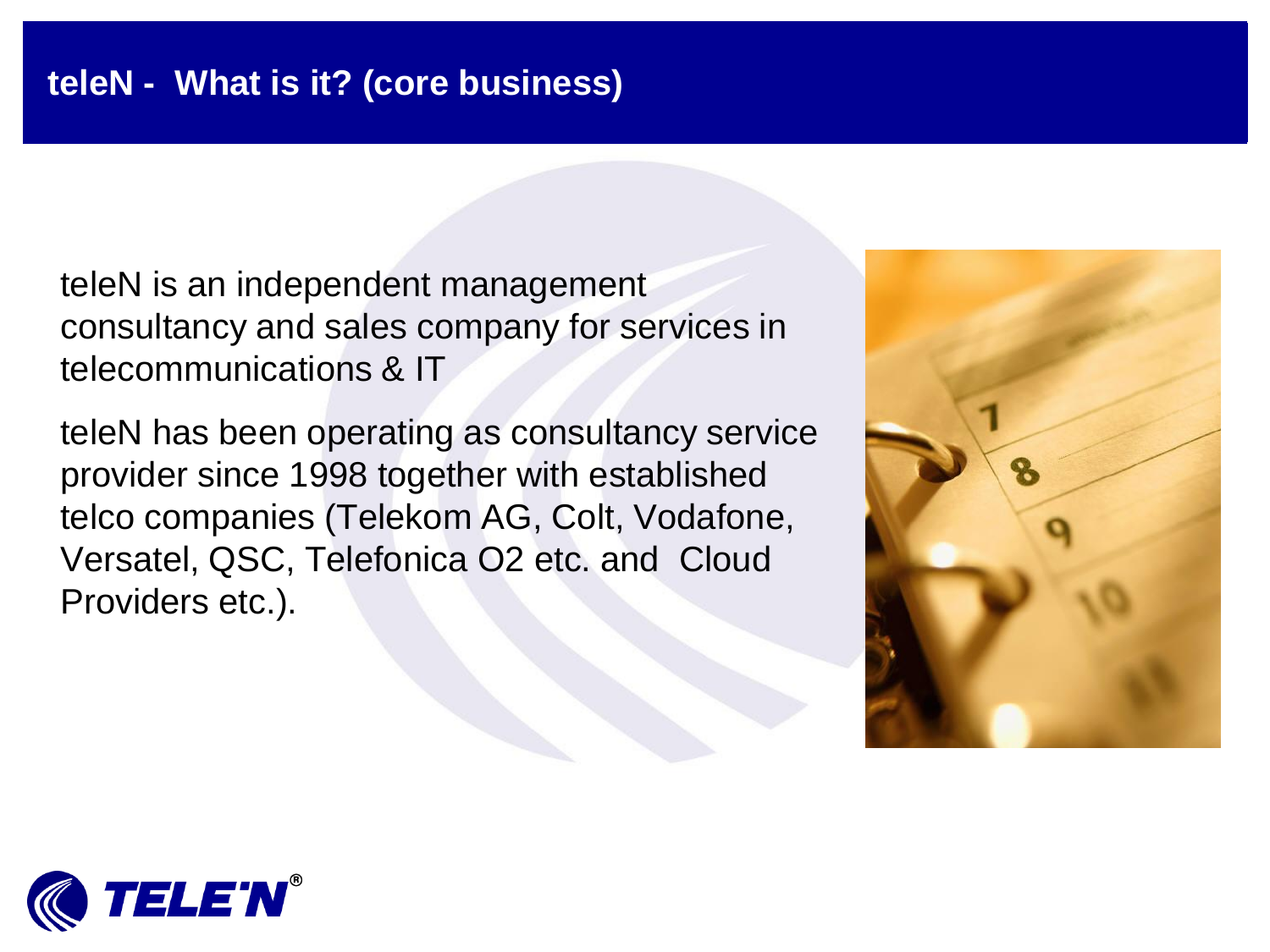**teleN** offers integrated consulting in accordance with your professional demands in the light of cost, resources and process optimization as well as quality.

- voice services (cost optimization, accounting revision, service telephone numbers, PBX planning, Voice over IP, SIP, UCaaS)
- data services (cost optimization, internet access, point-to-point connections, WAN network connections at national and international locations (VPNs), co-location)
- managed service (managed workspace, business continuity, security service, managed e-mail, managed backup, SaaS and ASP) and telecom expense management
- cellular phone business (cost optimization, framework contracts, fleet management, mobile data solutions)

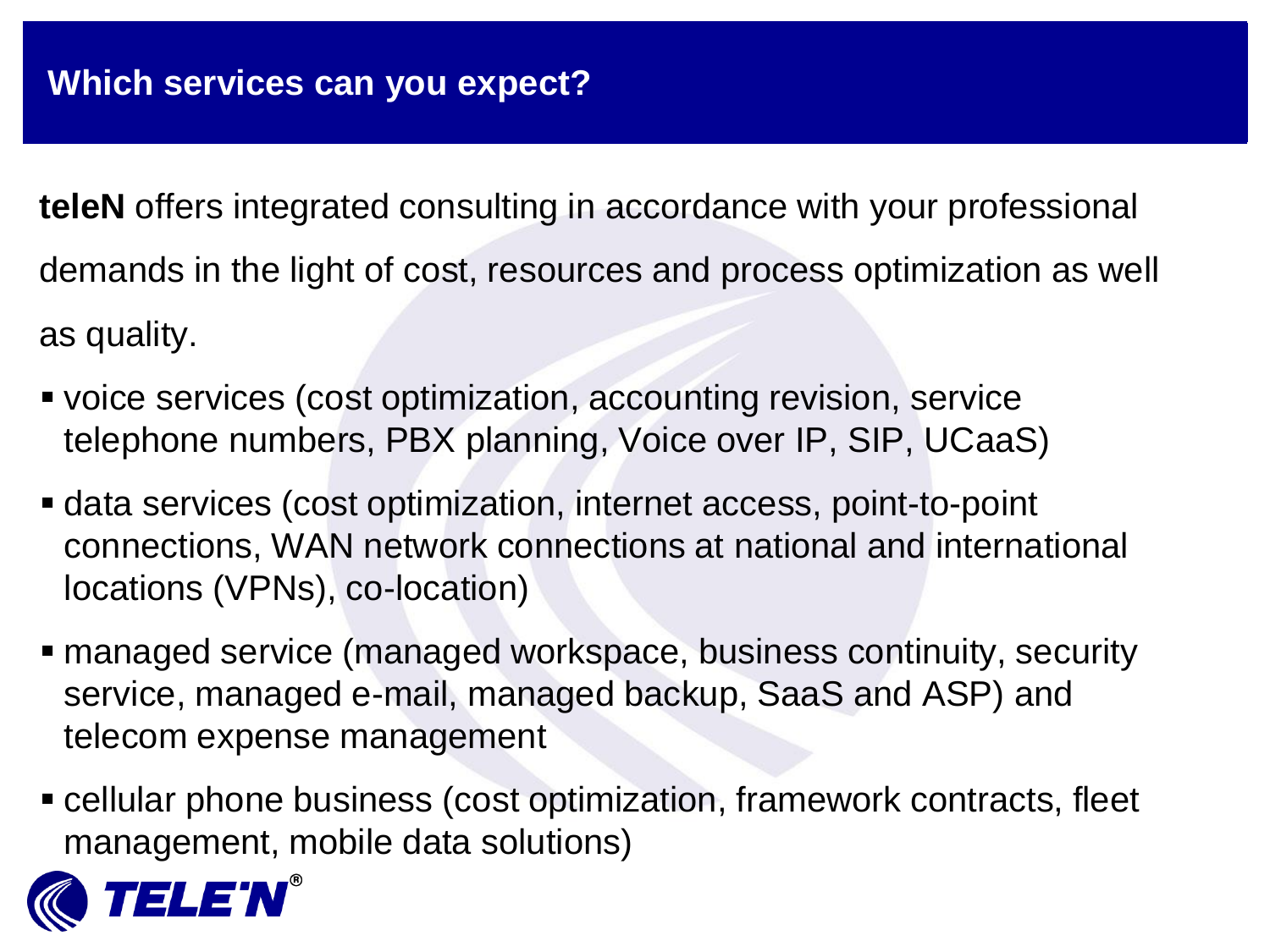## Why would you benefit from our services?

- It is a priority for us to optimize your IT & telecommunications business. Here, **teleN** acts from a neutral position with regard to telecommunications & IT providers and can effectively pursue your needs.
- We create optimal solutions for your business that suit your demands. Because of our market overview and expertise, gathered over years, we use our experience and apply our insights to your business needs.
- Years of relations with providers enable us to achieve faster and better results for our customers.
- For you this means: You will not need to engage with the complex and partly confusing matters of the telecommunications market by yourself. Instead, you will be able to focus on your core business.

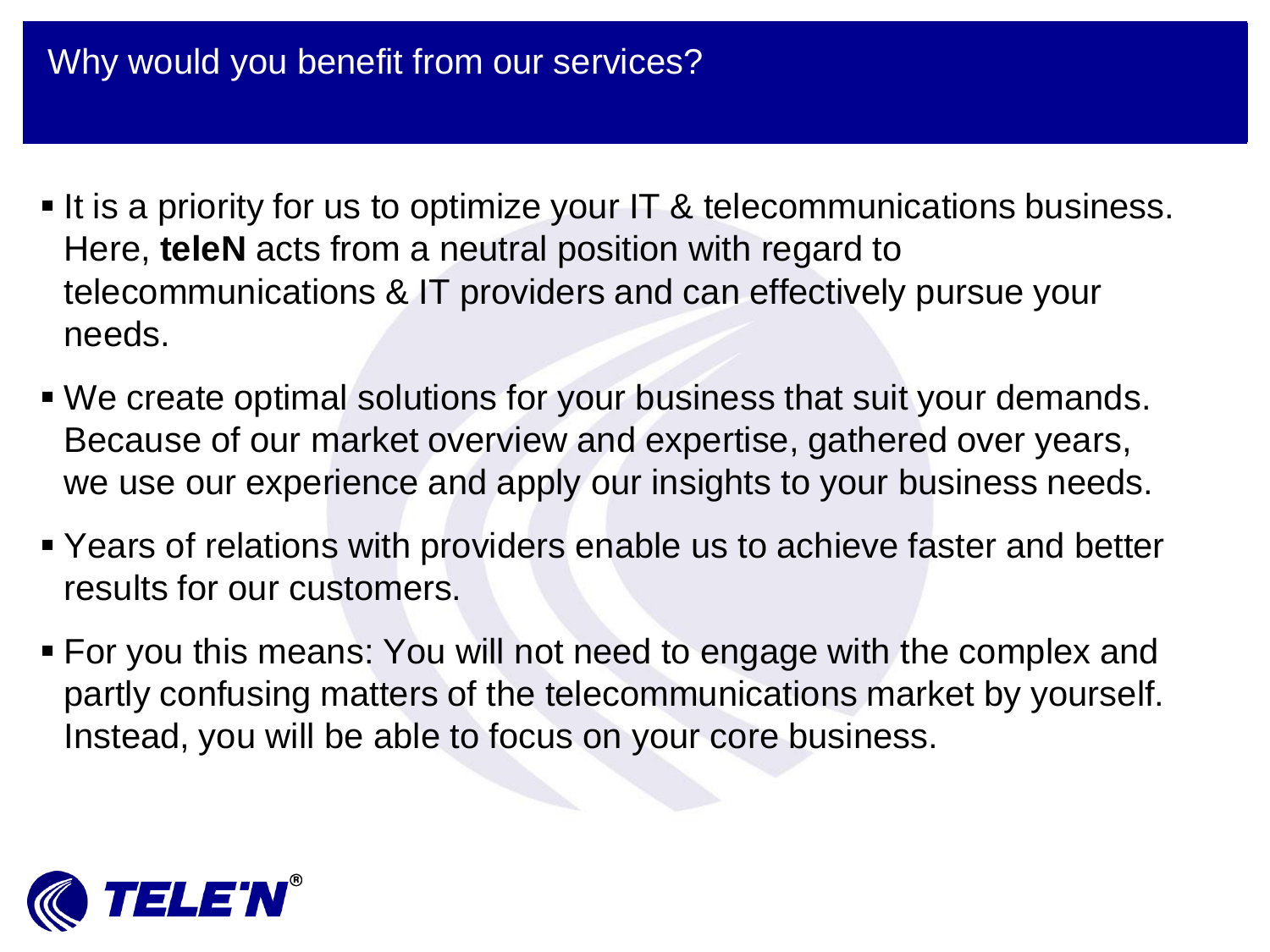- independent consulting
- customer-oriented solutions
- proven know-how
- market transparency
- excellent contacts with telecommunication and IT providers
- continuing guidance and time-saving